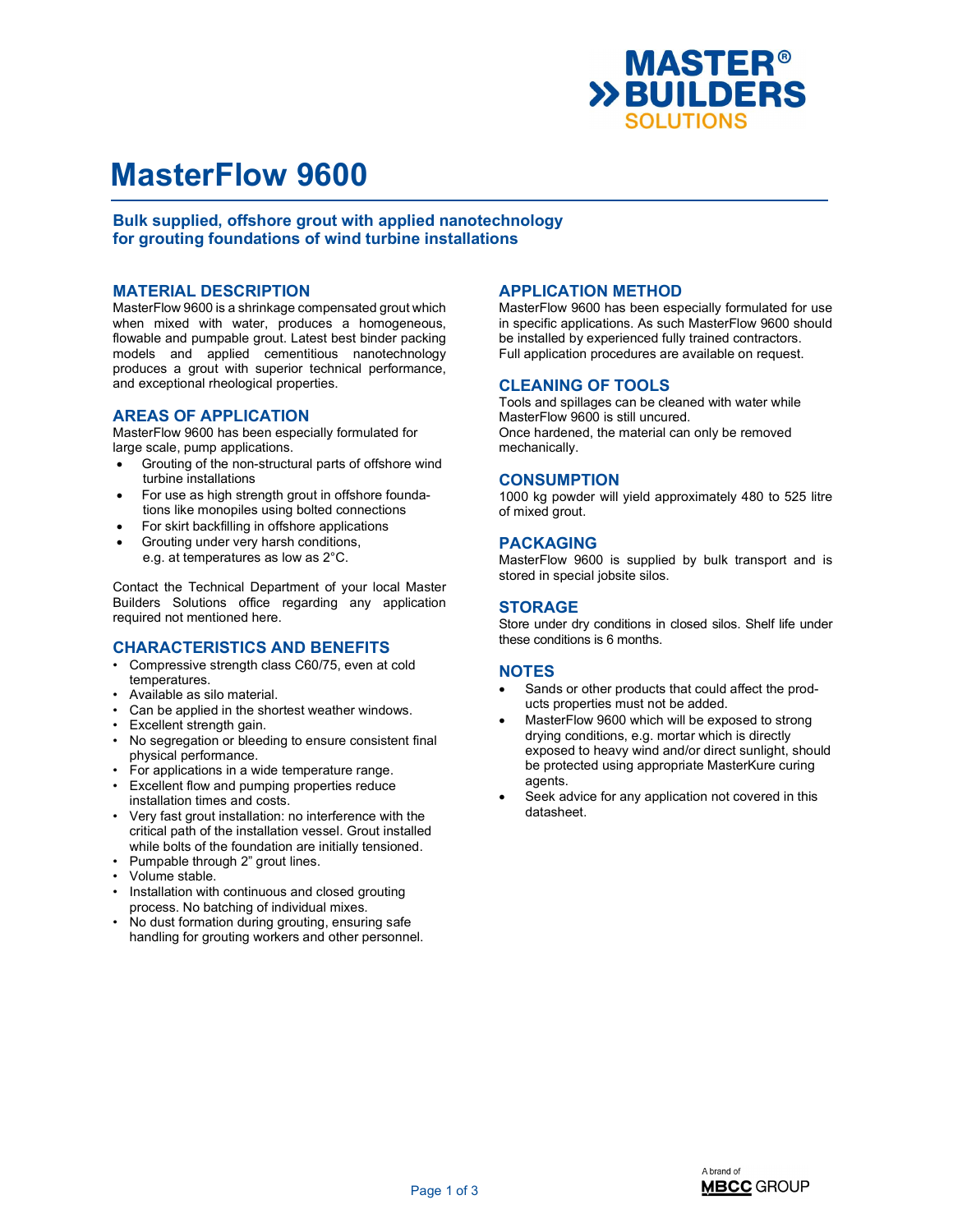

# MasterFlow 9600

## Bulk supplied, offshore grout with applied nanotechnology for grouting foundations of wind turbine installations

| <b>TECHNICAL DATA</b>                                                                                                                       | <b>Unit</b>       | <b>Values</b>                                     |
|---------------------------------------------------------------------------------------------------------------------------------------------|-------------------|---------------------------------------------------|
| Density of mixture (DIN18555-2)                                                                                                             | g/cm <sup>3</sup> | $2.25 (\pm 0.05)$                                 |
| Mixing water demand                                                                                                                         | litres            | 130 / 1000 kg powder (± 10)                       |
| Pot life of mixed material                                                                                                                  | minutes           | $\geq 120$                                        |
| Air content (EN 1015-7)                                                                                                                     | $\%$              | $\leq 4$                                          |
| Application temperature (substrate and material):                                                                                           | °C                | $2 \leq T \leq 30$                                |
| Application thickness                                                                                                                       | mm                | $30 - 400$                                        |
| <b>Typical values</b>                                                                                                                       |                   |                                                   |
| Compressive strength (75 mm cubes - EN 12390-3)                                                                                             | N/mm <sup>2</sup> |                                                   |
| after 1 day                                                                                                                                 |                   | $\geq 25$                                         |
| after 7 days                                                                                                                                |                   | $\geq 60$                                         |
| after 28 days                                                                                                                               |                   | $\geq 75$                                         |
| Concrete strength class (EN 206)                                                                                                            | Class             | C60/75                                            |
| Early strength (acc. DAfStb guideline))                                                                                                     | Class             | B                                                 |
| <b>Installation / Additional information</b>                                                                                                |                   |                                                   |
| Mixer and pump type                                                                                                                         |                   | Continuous mixing and pumping system              |
| Fire resistance (EN 13501-1)                                                                                                                | Class             | A1                                                |
| Exposure classes (EN 206-1, DIN 1045-2)                                                                                                     |                   | XO, XC4, XD3, XS3, XF3, XA2, WA                   |
| Independent test results - Testing in general accordance with Z.i.E. test program and DAfStb guideline                                      |                   |                                                   |
| Workability - Slump flow (EN12350-8)                                                                                                        | mm                | $\geq 650$                                        |
| Workability - Spread of flow (EN1015-3)                                                                                                     | mm                | $\geq 290$                                        |
| Sedimentation stability (VeBMR, Annex B.4)                                                                                                  |                   | Given                                             |
| Cylinder compressive strength (EN 12390-3)                                                                                                  | <b>MPa</b>        | 94.4                                              |
| Characteristic cylinder strength                                                                                                            | <b>MPa</b>        | 90.6                                              |
| Prism compressive strength (EN 196-1)                                                                                                       | MPa               | $20^{\circ}$ C<br>$30^{\circ}$ C<br>$2^{\circ}$ C |
|                                                                                                                                             |                   | 102.2<br>88.6<br>115.8                            |
| Flexural strength (EN 196-1)                                                                                                                | MPa               | $2^{\circ}$ C<br>$20^{\circ}$ C<br>$30^{\circ}$ C |
|                                                                                                                                             |                   | 14.3<br>13.1<br>14.0                              |
| Cubes compressive strength (75 mm cubes - EN12390-3)                                                                                        | <b>MPa</b>        |                                                   |
| after 1 day                                                                                                                                 |                   | 40.2                                              |
| after 7 days<br>$\overline{\phantom{a}}$                                                                                                    |                   | 94.9                                              |
| after 28 days<br>٠                                                                                                                          |                   | 106.3                                             |
| Static E-modulus (EN 12390-13)                                                                                                              | <b>MPa</b>        | 37300                                             |
| Autogenous shrinkage - 14 days (Schleibinger method)                                                                                        | mm/m              | $-0.135$                                          |
| Data are given for conditions of 20°C and 65% R.H. unless otherwise stated. The technical data provided do not represent guaranteed minima. |                   |                                                   |